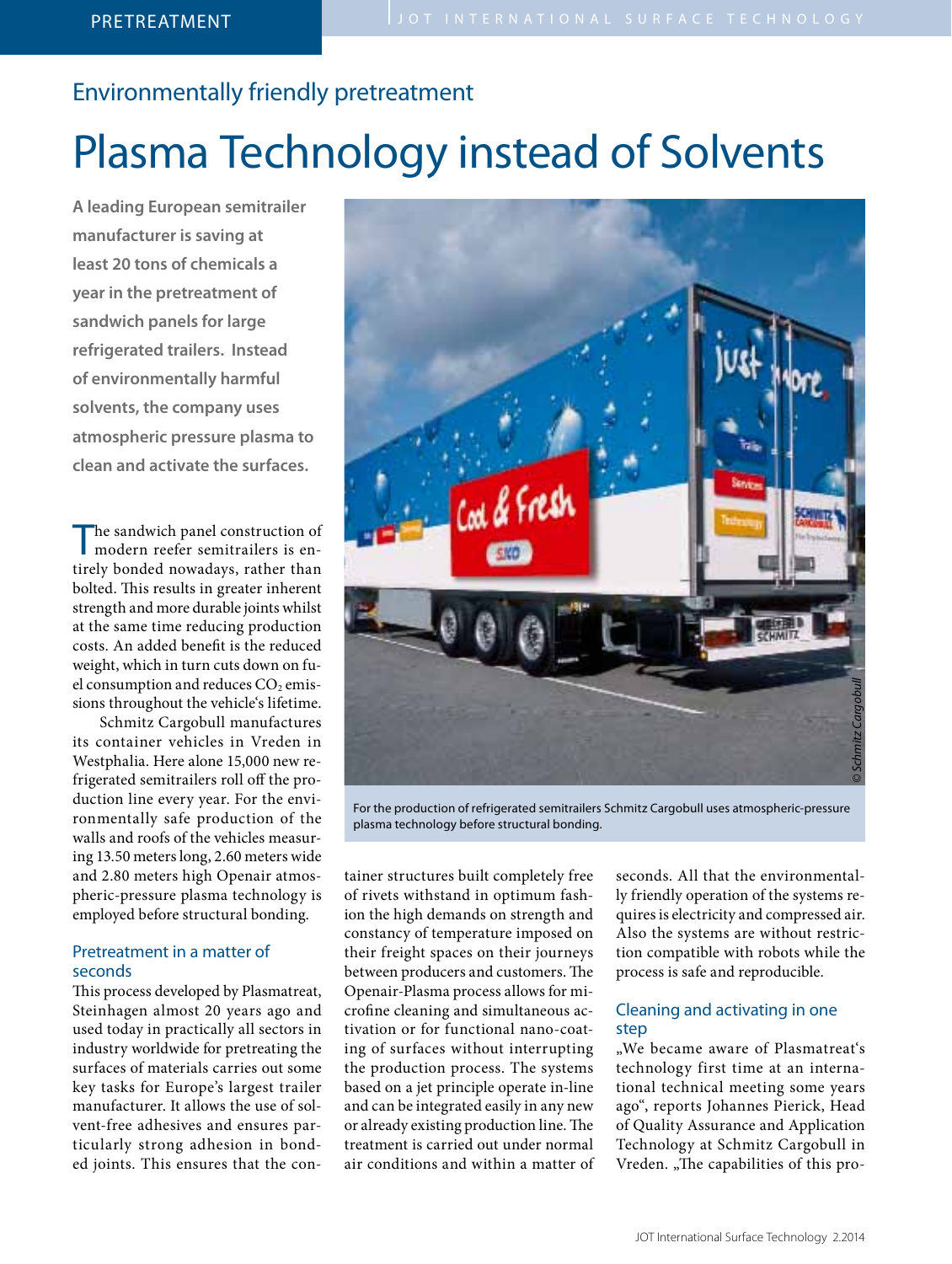cess exactly matched our expectations which we intended to incorporate into the construction of a new bonding plant." The trailer manufacturer's primary goal was to eliminate completely the organic solvents used until now, of which there were at least one liter per finished container structure, and in this way to rule out from the outset any risk of environmental pollution. At the same time the manual surface cleaning and manual roughening carried out up to that point was to be replaced by an industrial process. Both requirements were to be performed by the plasma process in one single working step.

In collaboration with the University of Kaiserslautern a test phase lasting six months was launched. Apart from the interactions between atmospheric-pressure plasma, two-pack adhesives and the working material the level of any emissions were also tested since several plasma systems were to be used simultaneously.

#### Product rationalization

Following satisfactory test results, planning of the technology for the entire plant including the in-line plasma system and the coating process ensued. When the first large-scale plant with atmospheric plasma application for the structural bonding of refrigerated box superstructures was finally commissioned at Schmitz Cargobull, this new application resulted in important rationalization of production. While previously separate workstations were needed, it was now possible to combine pretreatment and adhesive coating in one operation since the plasma system was integrated into the frame of the adhesive mixing and metering unit. Pierick: "The special advantages of the atmosphericpressure plasma system consisted not only in its space-saving method of application and the reliability of the process, but also primarily in that due to the ultrafine cleaning and high activation by the plasma both wet degreasing and roughening are eliminated and by substituting the use of solvent it was possible to achieve a higher degree of contentment among employees. Just a



The plasma strikes the surface at almost the speed of sound and brings about its ultrafine cleaning and high activation.



Up to 80 container structures are built every day at Schmitz Cargobull's Vreden works.